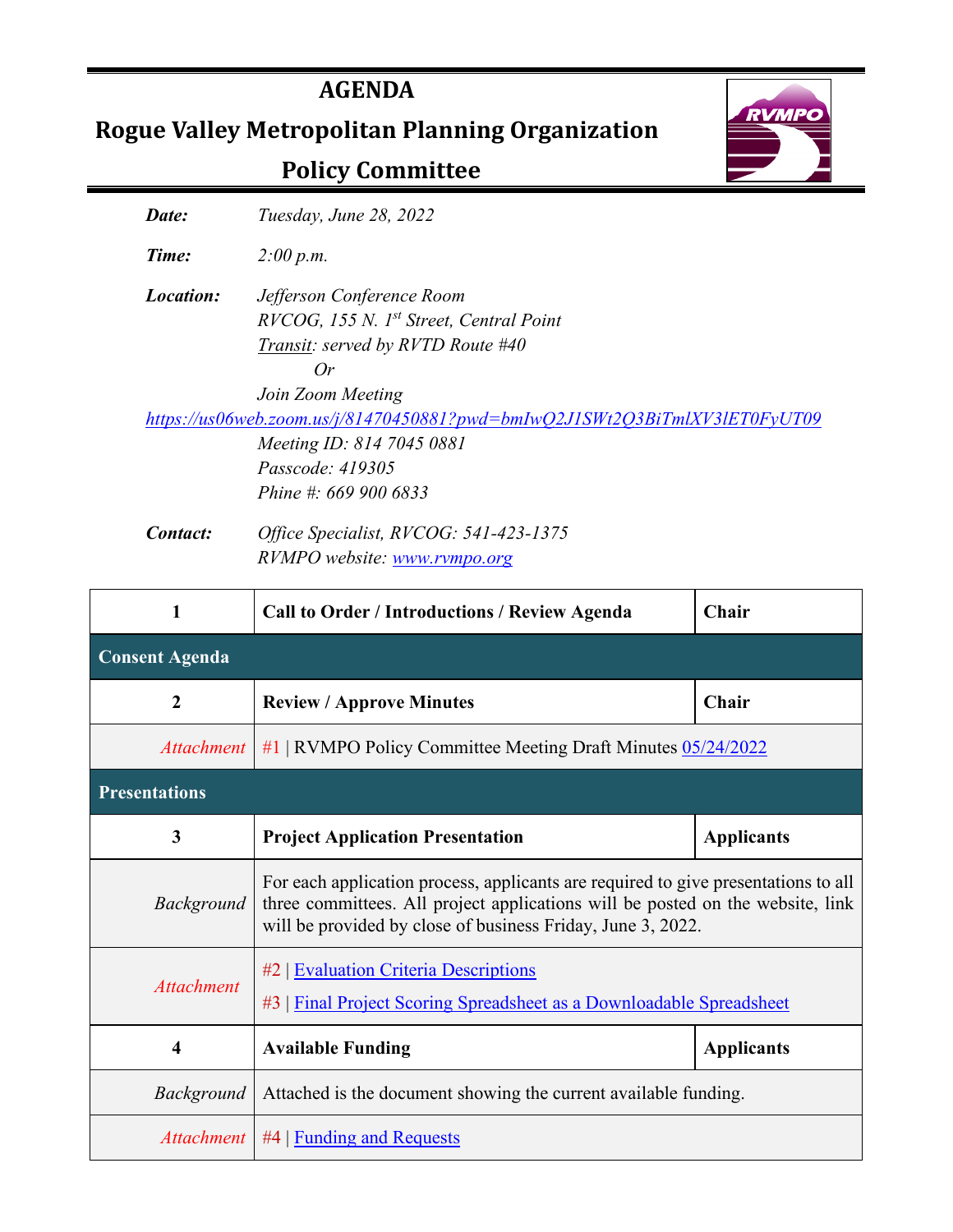| <b>Action Items</b>     |                                                                                                                                         |                        |  |  |  |  |  |
|-------------------------|-----------------------------------------------------------------------------------------------------------------------------------------|------------------------|--|--|--|--|--|
| 5                       | <b>Karl Welzenbach</b><br><b>New PAC Member Application</b>                                                                             |                        |  |  |  |  |  |
| <i>Background</i>       | Kayla Mauriello has submitted a PAC application for East Medford.                                                                       |                        |  |  |  |  |  |
|                         | Attachment   #5   Application                                                                                                           |                        |  |  |  |  |  |
| <b>Action Requested</b> | Approval of the new applicant                                                                                                           |                        |  |  |  |  |  |
| <b>Discussion Items</b> |                                                                                                                                         |                        |  |  |  |  |  |
| 6                       | <b>Public Comment</b>                                                                                                                   | Chair                  |  |  |  |  |  |
| <b>Regular Updates</b>  |                                                                                                                                         |                        |  |  |  |  |  |
| 7                       | <b>RVMPO Planning Update</b>                                                                                                            | <b>Karl Welzenbach</b> |  |  |  |  |  |
| 8                       | <b>Other Business / Local Business</b><br>Opportunity for RVMPO member jurisdictions to talk<br>about transportation planning projects. | Chair                  |  |  |  |  |  |
| 9                       | Chair<br>Adjournment                                                                                                                    |                        |  |  |  |  |  |

- The next RVMPO Policy Committee meeting will be **Tuesday, July 26, 2022, at 2:00 p.m.** as hybrid in-person and online
- The next RVMPO TAC meeting will be **Wednesday, July 13, 2022, at 1:30 p.m.** as hybrid inperson and online
- The next RVMPO PAC meeting will be **Tuesday, July 19, 2022, at 5:30 p.m.** as hybrid inperson and online

IN COMPLIANCE WITH THE AMERICANS WITH DISABILITIES ACT, IF YOU NEED SPECIAL ASSISTANCE TO PARTICIPATE IN THIS MEETING, PLEASE CONTACT RVCOG, 541-664-6674. REASONABLE ADVANCE NOTICE OF THE NEED FOR ACCOMMODATION PRIOR TO THE MEETING (48 HOURS ADVANCE NOTICE IS PREFERABLE) WILL ENABLE US TO MAKE REASONABLE ARRANGEMENTS TO ENSURE ACCESSIBILITY TO THIS MEETING.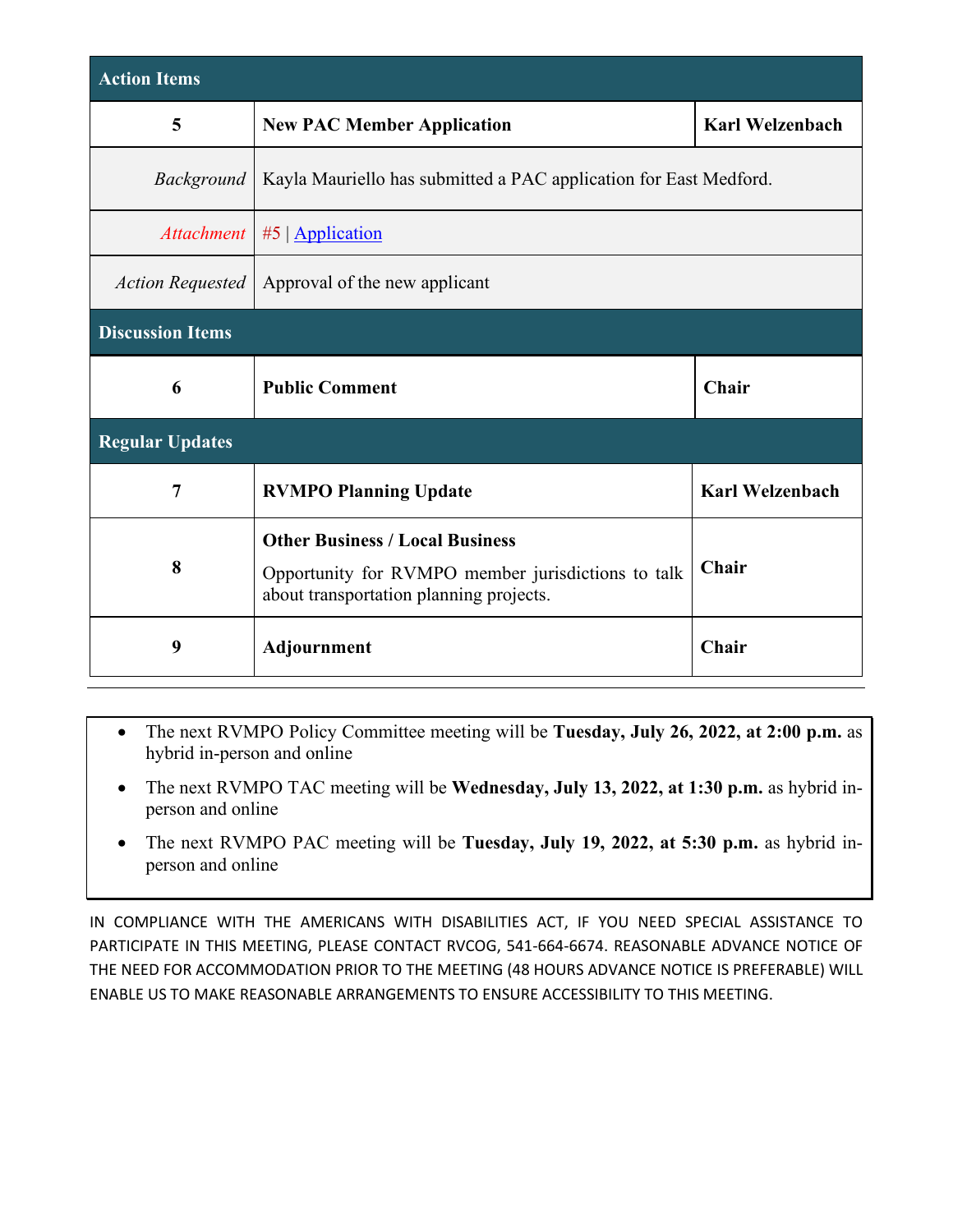# **Summary Minutes Rogue Valley MPO Policy Committee Meeting June 24, 2022**



<span id="page-2-0"></span>The following attended:

| <b>Voting Members</b>                   | Organization          | <b>Phone Number</b> |
|-----------------------------------------|-----------------------|---------------------|
| Mike Quilty, Vice Chair                 | City of Central Point | 664-7907            |
| Ruth Jenks                              | City of Eagle Point   | 941-8537            |
| Jim Lewis, Chair                        | City of Jacksonville  | 899-7023            |
| John Vial                               | City of Medford       | 944-3530            |
| <b>Teryy Baker</b>                      | City of Phoenix       | 973-7220            |
| <b>Eleanor Ponomareff</b>               | City of Talent        | 535-1566            |
| Dave Dotterrer                          | Jackson County        | 774-6118            |
| Jerry Marmon                            | ODOT                  | 774-6535            |
| Tonia Moro                              | <b>RVTD</b>           | 973-2063            |
| <b>Alternate Voting Members Present</b> | Organization          | <b>Phone Number</b> |
| <b>Steve Lambert</b>                    | Jackson County        |                     |
| Mike Baker                              | ODOT                  |                     |
| Paige West                              | <b>RVTD</b>           |                     |
| <b>Staff</b>                            | Organization          | <b>Phone Number</b> |
| Karl Welzenbach                         | <b>RVCOG</b>          | 423-1360            |
| Ryan MacLaren                           | <b>RVCOG</b>          | 423-1338            |
| Kelsey Sharp                            | <b>RVCOG</b>          | 423-1375            |
| Eric Memmott                            | <b>RVCOG</b>          | 423-1369            |
| <b>Interested Parties</b>               | Organization          | <b>Phone Number</b> |
| Mike Montero                            | <b>RVMPO PAC</b>      |                     |
| Darrin Neavoll                          | ODOT                  |                     |

RVMPO POLICY COMMITTEE 1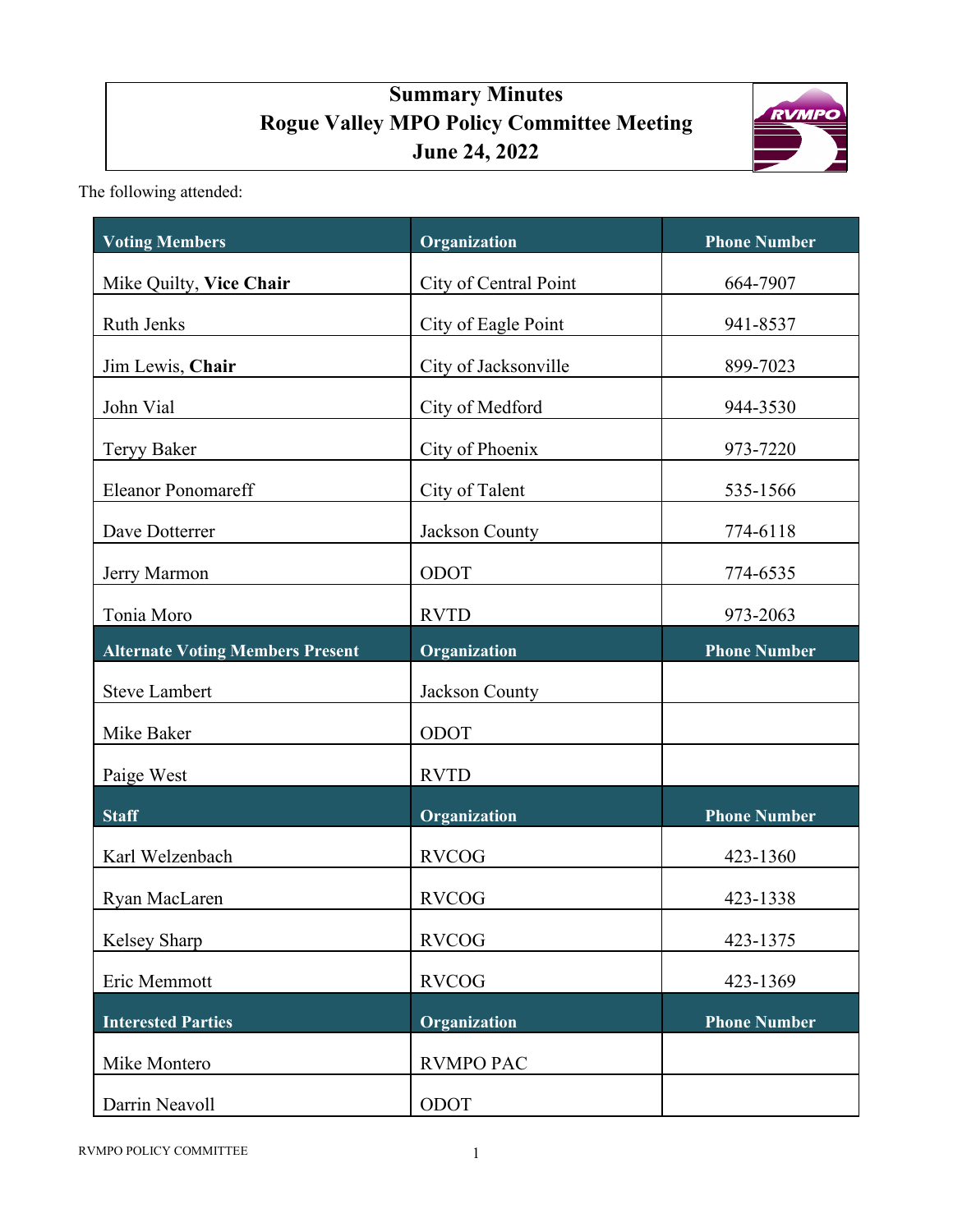| Ian Horlacher    | ODOT           |  |
|------------------|----------------|--|
| Sean Eisma       | <b>RVTD</b>    |  |
| Mike Kuntz       | Jackson County |  |
| Ann Marie Alfrey | <b>RVCOG</b>   |  |
| Kristen Maze     | Talent         |  |

RVMPO Policy Committee Meeting Agenda Packet: [June 24, 2022](https://rvmpo.org/wp-content/uploads/2019/09/RVMPO-PolComm-Agenda-Packet-04-26-2022.pdf) Full meeting recording: [2022-05-24 Audio](https://rvmpo.org/wp-content/uploads/2019/09/RVMPO-PolComm-Audio-04-26-2022.mp3)

#### **1**. **Call to Order / Introductions / Review Agenda** 00:00 – 02:02

2:01 p.m. | *Quorum*: *6 Jurisdictions Represented*

### **2. Review / Approve Minutes** 02:02 – 02:31

02:12 *| Mike Quilty moved to approve the April 26, 2022 Policy Committee meeting minutes as presented. Seconded by Dave Dotterrer.* 

*No further discussion.* 

*Motion carried unanimously for voice vote.* 

## *Presentation*

#### **3. Discussion of Becoming a TMA** 02:31 – 27:18

### *Action Items*

#### **4. Talent's Conceptual Plan** 27:18 – 43:05

42:32 *| Dave Dotterrer moved to approve the signing of the Support Letter with discussed changes. Seconded by Mike Quilty.* 

*No further discussion.* 

*Motion passed unanimously by voice vote.*

## *Public Hearing*

#### **5. Amendments to the 2021-2024 Transportation Improvement Program (TIP)** 43:05 – 48:27

*Chair Jim Lewis opened the Public Hearing.* 

*No Comments receive.* 

RVMPO POLICY COMMITTEE 2 *Chair Jim Lewis closed the Public Hearing.*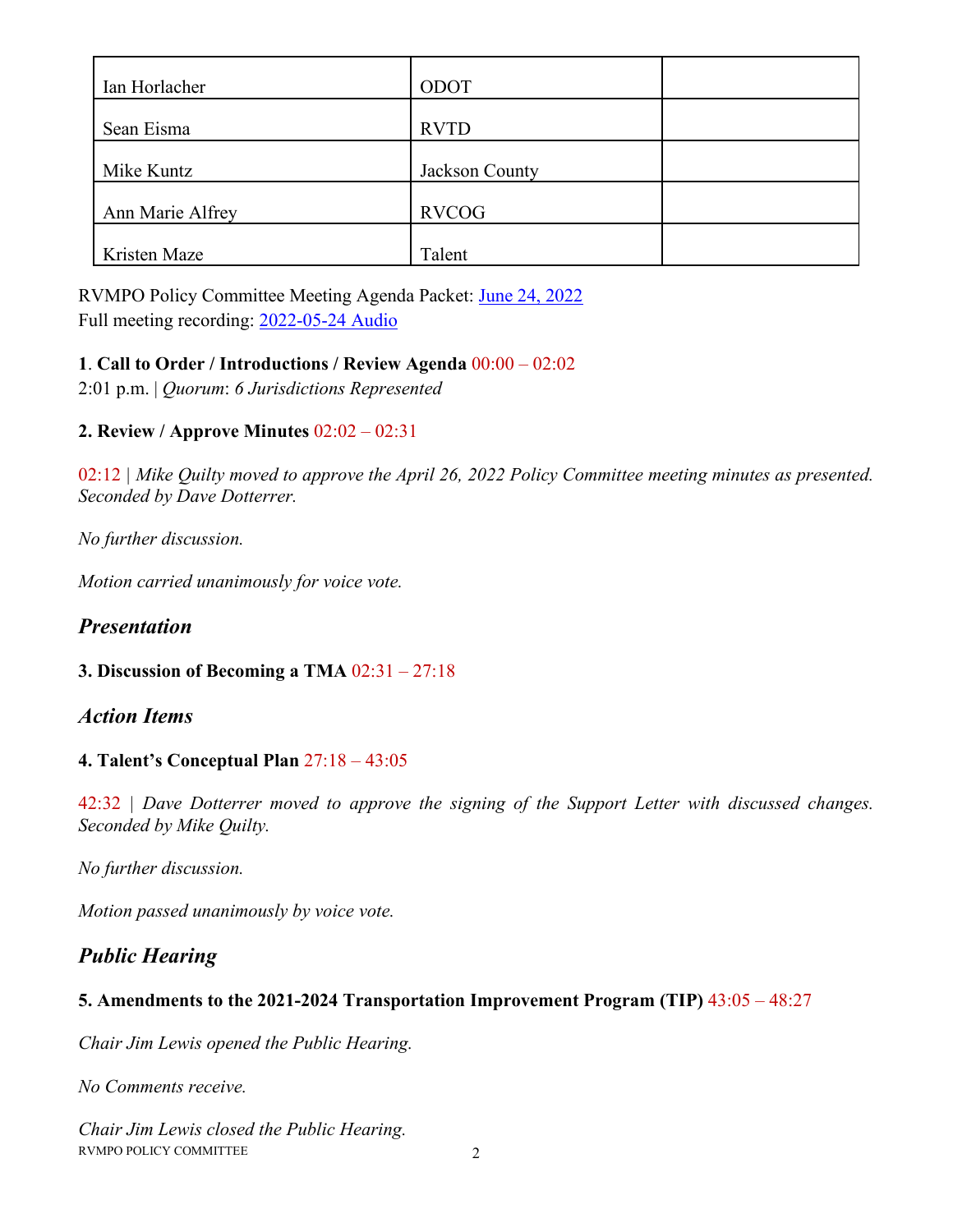47:17 *| Mike Quilty moved to approve the amendment to the 2021-2024 TIP as presented. Seconded by Dave Dotterrer.* 

*No further discussion.* 

*Motion passed unanimously by roll call vote.* 

## *Action Items*

#### **6. Sponsoring Ride the Rogue** 48:27 – 50:17

49:30 *| Dave Dotterrer moved to approve sponsoring Ride the Rogue at the Gold Level. Seconded by Eleanor Ponomareff.* 

*No further discussion.* 

*Motion passed unanimously by roll call vote.*

*Discussion Items*

#### **7. Public Comment** 50:17 – 50:34

*No Comments.* 

## *Regular Updates*

### **8. RVMPO Planning Update** 50:34 – 51:

*Provided by Karl Welzenbach in regards to the upcoming Census and moving forward for getting certified.* 

#### **9. Other Business / Local Business** 43:33 – 51:28

*Updates from Central Point and Medford*

#### **10. Adjournment**

3:01 p.m. *Scheduled Meetings*

RVMPO Policy Committee | June 28, 2022 | 2:00 p.m.

RVMPO TAC | June 08, 2022 | 1:30 p.m.

RVMPO PAC | June 21, 2022 | 5:30 p.m.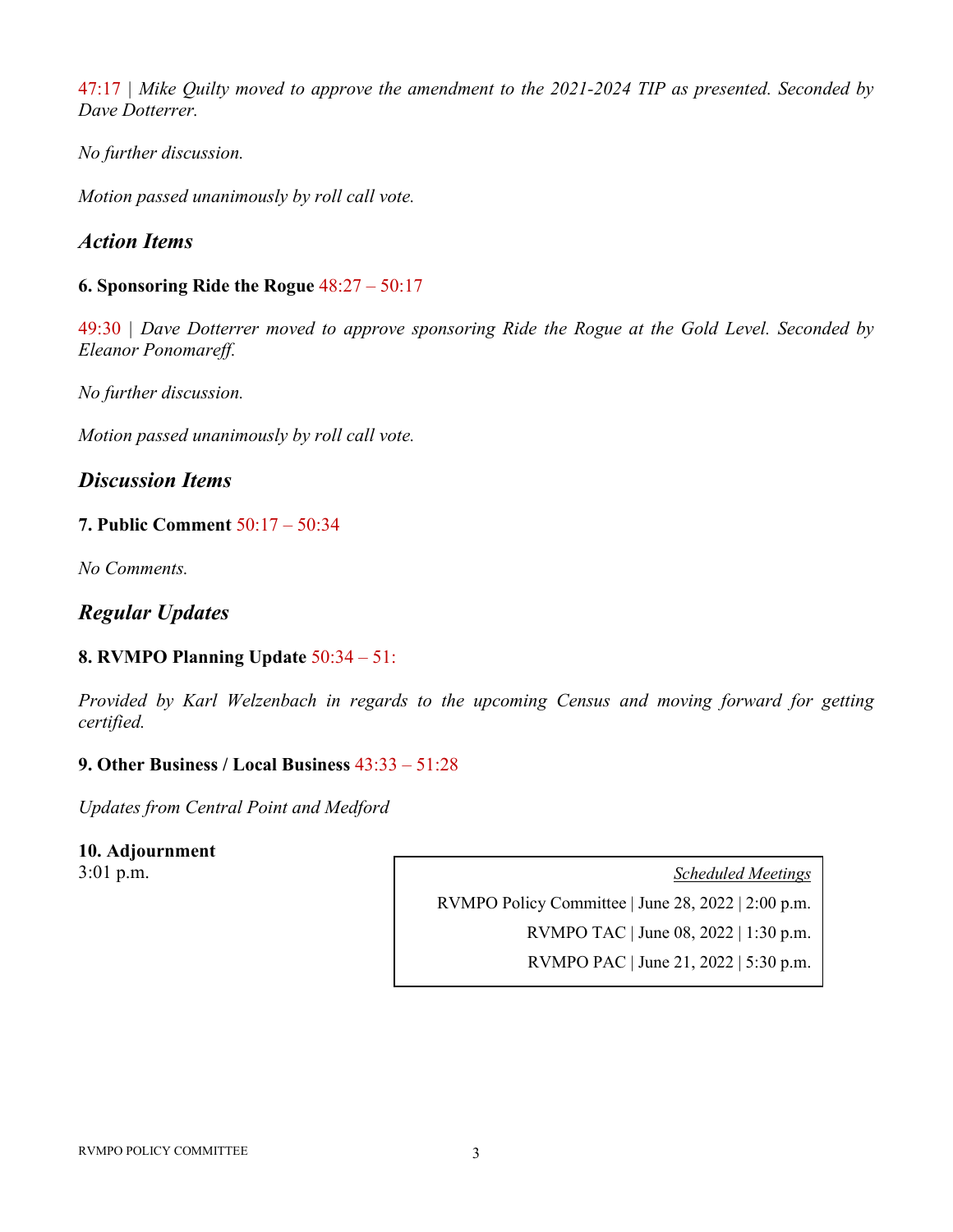(1) Greenhouse gas emissions can be reduced by reducing congestion, increasing operational efficiency, supporting alternative modes reducing use of combustion vehicles, and shifting to lower-carbon fuels [\(http://www.deq.state.or.us/aq/committees/lowcarbon.htm\)](http://www.deq.state.or.us/aq/committees/lowcarbon.htm)

**Items in blue will be part of CMAQ funding evaluation unless specifically disqualified (adds capacity, maintains existing facility/service)**

n, and how project would reduce number and severity of crashes. (If project **demonstrate it will be evaluated for CMAQ.)** 

**2. Conduct reduced of Service in Service in Service in Service in Service in Service in Service in Service in Service III** ject must provide cost-effective congestion mitigation that provides an air **ject adds capacity, it will not be considered for CMAQ.)** 

eature. If project reduces VMT it could help the region meet greenhouse

stimate # jobs and population that will be served by this project. Objective is to cople who will be served by the project. Staff will estimate population & MPO model data. Numbers generated will be used to estimate VMT reduction

in and/or provide benefit to an area identified in the Title VI and Environmental nsportation Needs Assessment for Traditionally Underserved Populations; or in the Needs Assessment?

bte alternate modes of transportation and/or promote transit improvements on or ed transit route?

I an Activity Center?. Assign point based on proximity to an Activity Center.

movement of commercial vehicles. (If project reduces truck VMT or **1986 trucks – project will be evaluated for CMAQ).** 

**Dreef SOV use; what elements of project contribute?** 

#### <span id="page-5-0"></span> **As discussed at Feb 28 meeting subcommittee meetings**

**Assigns points depending on whether project is an identified route in the RVATP, with special consideration to whether it is identified as a Regional or Connector route and meets the RVATP**   $sholds.$ 

**i** bicycle facility, service to/within/between Activity Centers, and/or *r*ement.

efit to natural environment. Does project include conservation features (ex.

**benefit in addition to responses provided to RED-TEXT criteria, describe.** and cost/benefit analysis will be done based on responses provided to **is upplied or staff-generated for Mobility item 4 will be used in this** 

e reliance on travel by combustion vehicles, or shift to lower-carbon fuel? (It's s contributing to the Alternative Measures will reduce GHG emissions.) be incorporated into project.

extend the life of facility without the construction of new facilities? Does the ng facility? (If facility is transit, bike or pedestrian it will be considered for

rility able to handle greater ADT without expansion; Improve other with smaller investment; reduced operational costs; other? 1. For roadway projects, uniform lifespan applies as determined by sed: concrete = 30 yrs; asphalt = 20 yrs; bike lanes = 20 yrs

|                                                         | <b>RVMPO Goal</b>                                          | 2021-2045 RTP Goal                                                                                                      | MPO Requirements (23 CFR, Part 450.306)                                                                                       | <b>Evaluation Criteria</b>                                                                                                        | <b>How Measured</b>                                                                                                                                                                            |
|---------------------------------------------------------|------------------------------------------------------------|-------------------------------------------------------------------------------------------------------------------------|-------------------------------------------------------------------------------------------------------------------------------|-----------------------------------------------------------------------------------------------------------------------------------|------------------------------------------------------------------------------------------------------------------------------------------------------------------------------------------------|
|                                                         |                                                            |                                                                                                                         |                                                                                                                               | 1. Safety or security issue addressed; Accident/injury<br>reduction                                                               | Describe safety problem, and how project would reduce nu<br>demonstrates air quality benefit it will be evaluated for                                                                          |
|                                                         |                                                            | Plan for, develop and maintain a balanced<br>multi-modal transportation system to address<br>existing and future needs. | Enhance the integration and connectivity of the<br>transportation system, across and between<br>modes for people and freight. | 2. Congestion relief/reduce delay                                                                                                 | Level of Service improvement; idle time reduced. HDV<br>qualify for CMAQ project must provide cost-effective co<br>quality benefit. If project adds capacity, it will not be co                |
| <b>Mobility</b>                                         |                                                            |                                                                                                                         | Increase accessibility and mobility.                                                                                          | 3. Promote connectivity (ex: more direct travel, network infill)                                                                  | Describe connectivity feature. If project reduces VMT it cou<br>emission requirements.                                                                                                         |
|                                                         |                                                            |                                                                                                                         | Increase safety of the transportation system.                                                                                 | 4. Population # served (ADT; pop/jobs w/in 1/2-mi)                                                                                | Provide traffic count; estimate # jobs and population that wi                                                                                                                                  |
|                                                         |                                                            | Optimize safety and security of the<br>transportation system.                                                           | Increase security of the transportation system.                                                                               |                                                                                                                                   | show the number of people who will be served by the proje<br>employment using RVMPO model data. Numbers generate<br>and air quality benefit.                                                   |
|                                                         |                                                            | Use transportation investments to foster<br>compact, livable communities. Develop a plan                                | Protect and enhance the environment, promote<br>energy conservation, improve quality of life, and                             | I. Benefit to traditionally underserved populations (Low-<br>Income, Minority, Seniors, Children, Limited English<br>Proficiency) | Does the project invest in and/or provide benefit to an area<br>Justice Plan or the Transportation Needs Assessment for T<br>meet a need identified in the Needs Assessment?                   |
|                                                         | Continue to work                                           | that builds on the character of the community,<br>is sensitive to the environment and enhances                          | promote consistency between transportation<br>improvements and planned growth and                                             | 2. Support Alternative Measure 2: improve transit<br>accessibility                                                                | Does the project promote alternate modes of transportation<br>near an existing/planned transit route?                                                                                          |
| <b>Community</b><br><b>Vitality &amp;</b><br>Livability | toward more fully<br>integrating<br>transportation and     | quality of life.                                                                                                        | economic development.                                                                                                         | Support Alternative Measures 5 and 6: Is project in or near<br>an Activity Center                                                 | Is the project located in an Activity Center?. Assign point ba                                                                                                                                 |
|                                                         | land use planning.                                         | Use transportation investments to foster<br>economic opportunities.                                                     | Support economic vitality especially by enabling<br>global competitiveness, productivity and<br>efficiency.                   | 3. Benefit to freight movement, commercial traffic                                                                                | Describe the benefit to movement of commercial vehicles.<br>emissions - esp. pre 1986 trucks - project will be evalu                                                                           |
| <b>Transportation</b>                                   |                                                            |                                                                                                                         |                                                                                                                               | 1. Encourage/support SOV reduction; Reduce auto<br>dependence                                                                     | Does the project reduce SOV use; what elements of pro                                                                                                                                          |
|                                                         | Increase integration<br>and availability of                | Use incentives and other strategies to reduce<br>reliance on single-occupant vehicles.                                  |                                                                                                                               | 2. Support Alternative Measure 1: Is the project<br>included in RVMPO Active Transportation Plan?                                 | Assigns points depending on whether project is an ide<br>consideration to whether it is identified as a Regional of<br>aspirational LTS thresholds.                                            |
| <b>Options</b>                                          | transportation options.                                    |                                                                                                                         |                                                                                                                               | 3. Support Alternative Measure 3: increase bike facilities                                                                        | Provide total length of bicycle facility, service to/within/<br>describe other improvement.                                                                                                    |
|                                                         |                                                            |                                                                                                                         |                                                                                                                               | 4. Support Alternative Measure 4: increase sidewalks on<br>collectors, arterials in Activity Centers                              | Provide total length of qualifying sidewalks/paths.                                                                                                                                            |
|                                                         |                                                            |                                                                                                                         |                                                                                                                               | 1. Address/mitigate environmental impacts                                                                                         | Describe project's benefit to natural environment. Does pro<br>permeable surface).                                                                                                             |
|                                                         |                                                            | Maximize efficient use of transportation<br>infrastructure for all users and modes.                                     | Promote efficient system management and<br>operation.                                                                         | 2. Air quality benefit, long term including NOX and VOC.                                                                          | If there are air quality benefit in addition to responses p<br>Emission reductions and cost/benefit analysis will be d<br>items in red. Numbers supplied or staff-generated for M<br>analysis. |
|                                                         | Incorporate                                                |                                                                                                                         |                                                                                                                               | 3. Reduce greenhouse gas emissions (CO)1                                                                                          | Does the project reduce reliance on travel by combustion ve<br>anticipated that projects contributing to the Alternative Mea                                                                   |
| 4:                                                      | environmental and                                          |                                                                                                                         |                                                                                                                               | 4. Use emerging/new technology                                                                                                    | Describe technology to be incorporated into project.                                                                                                                                           |
| Resource<br><b>Conservation</b>                         | energy conservation<br>into the RVMPO<br>planning process. |                                                                                                                         |                                                                                                                               | 5. Preserves existing transportation asset                                                                                        | How does the project extend the life of facility without the co<br>project refurbish existing facility? (If facility is transit, bike<br><b>CMAQ</b> evaluation.)                              |
|                                                         |                                                            | Encourage use of cost-effective emerging                                                                                | Emphasize the preservation of the existing                                                                                    | 6. Reduce VMT                                                                                                                     | Reduction formula based on project type                                                                                                                                                        |
|                                                         |                                                            | technologies to achieve regional transportation<br>goals.                                                               | transportation system.                                                                                                        | 7. Improve system efficiency                                                                                                      | Describe efficiency: Facility able to handle greater ADT with<br>transportation function with smaller investment; reduced op                                                                   |
|                                                         |                                                            |                                                                                                                         |                                                                                                                               | 8. Lifespan                                                                                                                       | Useful life of investment. For roadway projects, uniform lifes<br>predominate material used: concrete = 30 yrs; asphalt = 20                                                                   |
|                                                         |                                                            |                                                                                                                         |                                                                                                                               | 9. Other public, private funding sources (leverage)                                                                               | List overmatch, other funds                                                                                                                                                                    |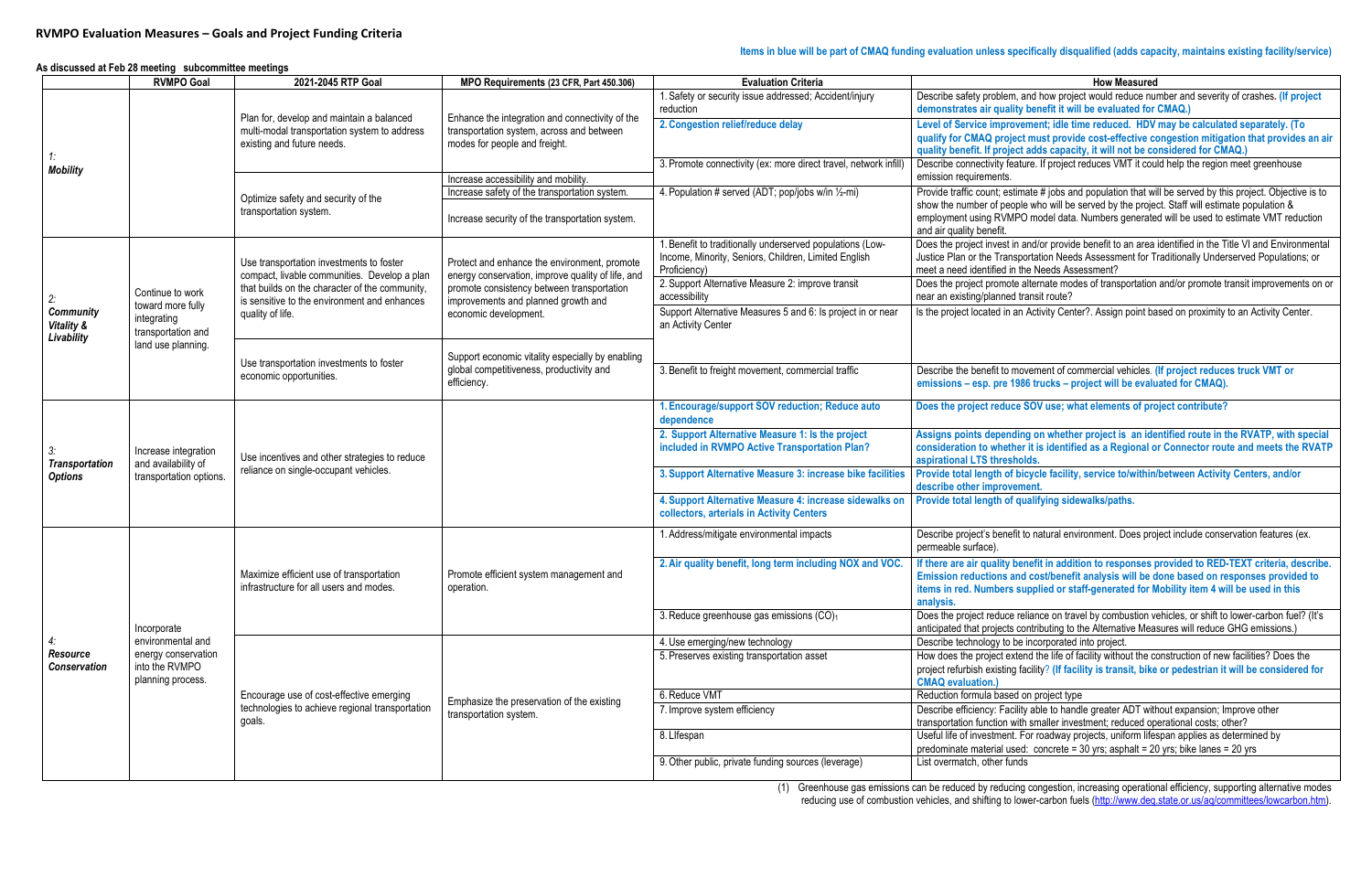<span id="page-6-0"></span>

# Rogue Valley MPO Federal Funding Requests 2025-2027

| <b>Funds Available by Year</b> |                            |                             |             |             |             |              |
|--------------------------------|----------------------------|-----------------------------|-------------|-------------|-------------|--------------|
|                                | <b>CMAQ Savings Actual</b> | <b>CMAQ Savings Applied</b> | 2025        | 2026        | 2027        | Total        |
| STBG (pre-RVTD allotment)      | (Reported)                 | (Estimate)                  | \$2,689,293 | \$2,735,710 | \$2,735,710 | \$8,160,713  |
| <b>STBG</b>                    |                            |                             | \$1,989,293 | \$2,035,710 | \$2,035,710 | \$6,060,713  |
| CMAQ                           | \$3,636,140                | \$3,500,000                 | \$1,126,435 | \$1,126,435 | \$1,126,435 | \$6,879,305  |
| COVID                          |                            |                             |             |             |             | \$1,094,623  |
| <b>Total</b>                   |                            |                             | \$3,115,728 | \$3,162,145 | \$3,162,145 | \$14,034,641 |

|  |                     | Available    | Requested    |
|--|---------------------|--------------|--------------|
|  | <b>STBG Total</b>   | \$6,060,713  | \$6,716,354  |
|  | <b>CMAO Total</b>   | \$6,879,305  | \$9,439,301  |
|  | <b>COVID Relief</b> | \$1,094,623  | \$0          |
|  | <b>Total</b>        | \$14,034,641 | \$16,155,655 |
|  |                     |              |              |

#### STBG/CMAQ Requests

|                      |                                      | <b>STBG</b>             |    |                        | CMAO |                                              |    | <b>COVID Relief</b>    |                         |   |                        |                                 |    |                                 |
|----------------------|--------------------------------------|-------------------------|----|------------------------|------|----------------------------------------------|----|------------------------|-------------------------|---|------------------------|---------------------------------|----|---------------------------------|
| <b>Jurisdiction</b>  | <b>Project Name</b>                  | <b>Available Funds:</b> |    | \$6,060,713            |      | <b>Available Funds:</b><br>(Savings Applied) |    | \$6,879,305            | <b>Available Funds:</b> |   | \$1,094,623            | <b>Grand Total</b><br>Requested |    | <b>Grand Total</b><br>Remaining |
|                      |                                      | <b>Total Requested</b>  |    | <b>Total Remaining</b> |      | <b>Total Requested</b>                       |    | <b>Total Remaining</b> | <b>Total Requested</b>  |   | <b>Total Remaining</b> |                                 |    |                                 |
| Ashland              | Clay St.                             | s                       | -S | $6.060.713$ S          |      | 928,948                                      | -S | 5,950,357 \$           | $\overline{a}$          |   | $1.094.623$ \$         | 928,948                         | .s | 13.105.693                      |
| <b>Central Point</b> | 10th Street: Bike and Pedestrian i S | 496,344 S               |    | 5.564.369 S            |      | 3,501,698                                    | -S | 2,448,659 \$           | <b>A</b>                | s | 1.094.623 S            | 3.998.042 S                     |    | 9,107,651                       |
| Jackson County       | Foothill Rd. Delta to Dry Creek      | 2,900,000<br>-S         | ۱Ś | 2,664,369 \$           |      | 2,900,000                                    | -S | $(451, 341)$ \$        | <b>A</b>                |   | 1,094,623 \$           | 5,800,000                       |    | 3,307,651                       |
| Jackson County       | Eagle Mill                           | 628,110<br>s            | ۱s | 2,036,259 \$           |      | $\overline{\phantom{a}}$                     |    | $(451, 341)$ \$        | <b>A</b>                | s | $1.094.623$ \$         | 628,110                         |    | 2,679,541                       |
| Medford              | Delta Waters Rd                      | s.                      | -S | 2,036,259 \$           |      | 1,794,600                                    | S. | $(2,245,941)$ \$       | <b>A</b>                |   | 1.094.623 S            | 1,794,600 \$                    |    | 884,941                         |
| Medford              | <b>Street Sweeper</b>                | s.                      | -S | 2.036.259 S            |      | 314.055                                      | -S | $(2,559,996)$ \$       | <b>A</b>                |   | $1.094.623$ \$         | 314.055 S                       |    | 570.886                         |
| Medford              | Table Rock Rd                        | 2.691.900<br>Ŝ          | ۱s | $(655, 641)$ \$        |      | $\overline{\phantom{a}}$                     |    | $(2,559,996)$ \$       | <b>A</b>                |   | 1.094.623 S            | 2.691.900                       | -S | (2, 121, 014)                   |
|                      |                                      |                         |    | $(655, 641)$ \$        |      | $\overline{\phantom{a}}$                     |    | $(2,559,996)$ \$       | $\sim$                  | s | $1.094.623$ \$         | $\overline{\phantom{a}}$        | -S | (2, 121, 014)                   |
|                      | <b>Totals</b>                        | $6,716,354$ \$<br>۱s    |    | $(655, 641)$ \$        |      | 9,439,301 \$                                 |    | $(2,559,996)$ \$       | $\sim$                  |   | 1.094.623 \$           | 16,155,655                      | -S | (2, 121, 014)                   |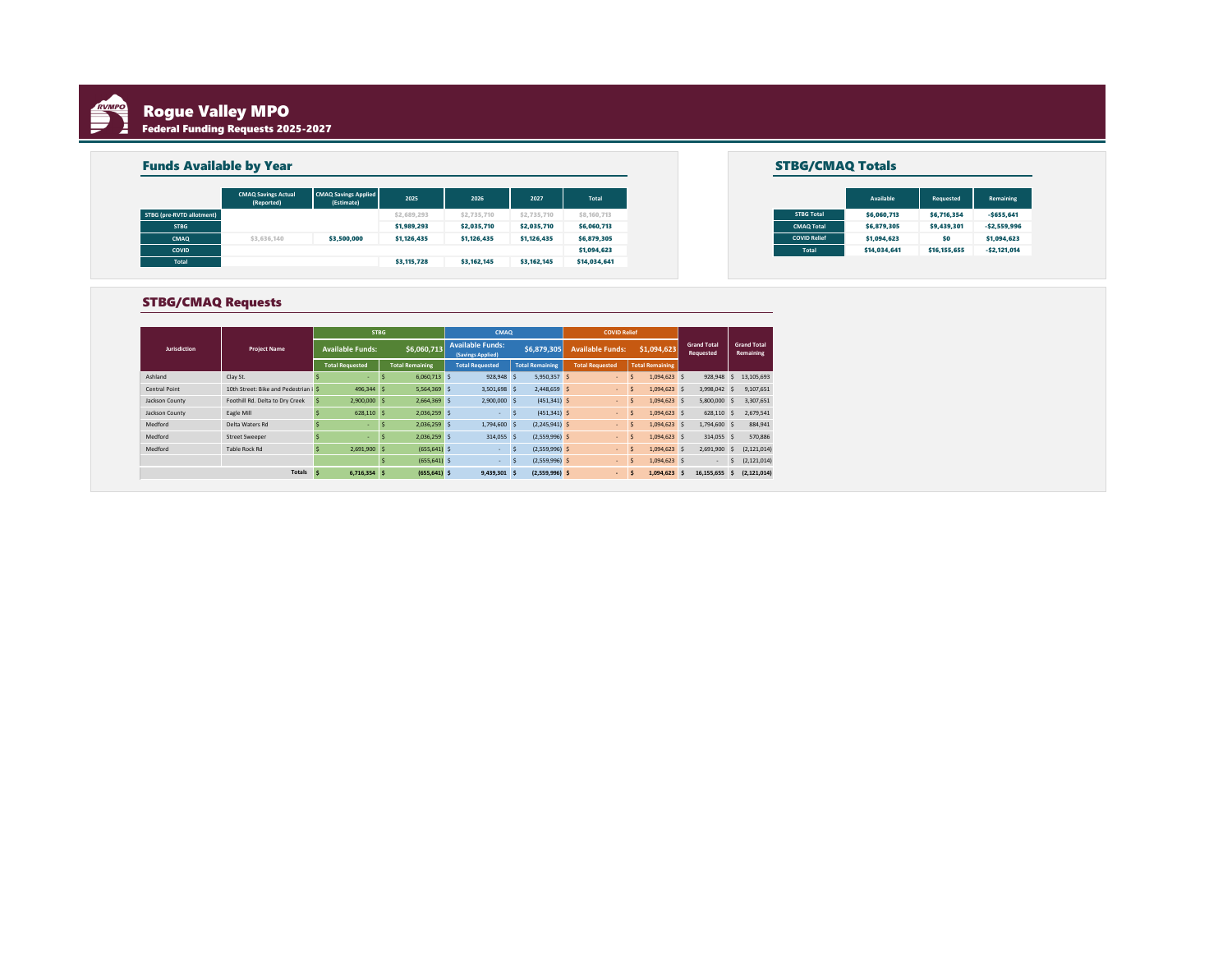<span id="page-7-0"></span>

| <b>Office Use Only</b>   |        |    |
|--------------------------|--------|----|
| Committee:               | PAC    |    |
| Date Rec'd:              | 6/13/3 |    |
| Appointed:               | Yes    | N٥ |
| <b>Appointment Date:</b> |        |    |
| Term Ended Date:         |        |    |

## **ROGUE VALLEY METROPOLITAN PLANNING ORGANIZATION** *(RVMPO)*

# **Public Advisory Council (PAC) Membership Application**

**Return Application to:** 

Rogue Valley Metropolitan Planning Organization Rogue Valley Council of Governments P.O Box 3275 Central Point, OR 97502 541-423-1338 | www.rvmpo.org

Email return to: rmaclaren@rvcog.org

For background about the Rogue Valley Metropolitan Planning Organization and the role of the Public Advisory Council, please visit our website: www.rvmpo.org

|                              | <b>PLEASE PRINT</b>                                                                                                   |  |
|------------------------------|-----------------------------------------------------------------------------------------------------------------------|--|
| <b>Personal Information:</b> |                                                                                                                       |  |
| Name: Kayla Mauriello        | <u> 1989 - Johann Stoff, deutscher Stoff, der Stoff, der Stoff, der Stoff, der Stoff, der Stoff, der Stoff, der S</u> |  |
|                              |                                                                                                                       |  |
|                              |                                                                                                                       |  |
| Email: kmauriel@gmail.com    |                                                                                                                       |  |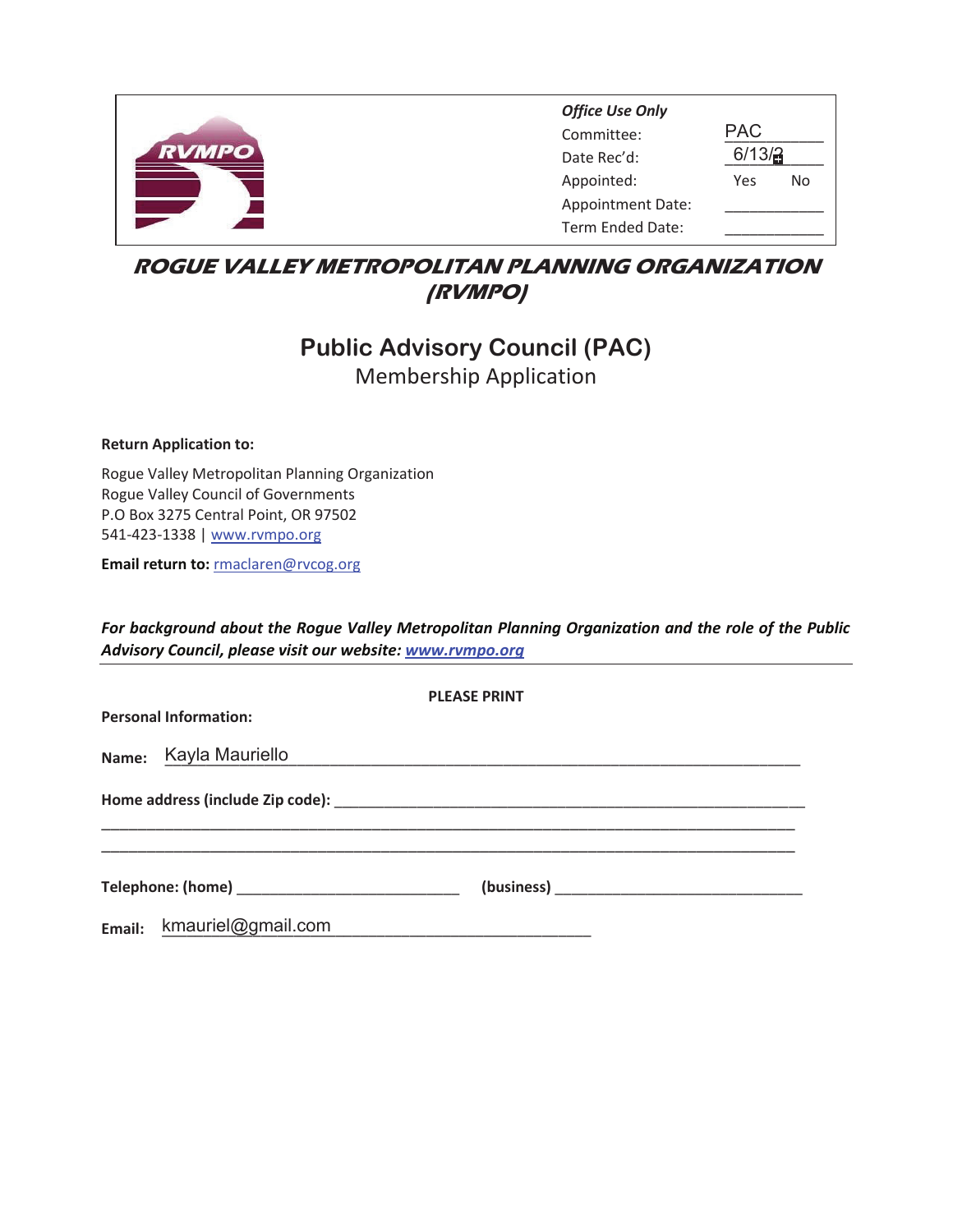**About PAC membership...**The Rogue Valley Metropolitan Planning Organization Public Advisory Council (PAC) makes recommendations on transportation planning issues to the RVMPO's Policy Committee. PAC members are appointed by the Policy Committee to two-year terms, representing one of the RVMPO's regional areas of interest. The PAC has positions for both geographic and special interest areas. Appointments are based on an applicant's ability to represent one of the geographic or special interest areas.

- To represent one of the Geographic Areas listed below and illustrated on the attached RVMPO map, you must live, own property or operate a business within that area. You do not have to live within city limits. Please refer to the RVMPO map or call Ryan MacLaren at 423-1338 for clarification.
- Special Interest Areas represent the freight industry, mass transit, low-income citizens, minority citizens, senior citizens, public health, and bicycle/pedestrian. Low-income and minority representatives do not have to be low-income or a racial minority, but would advocate for the concerns of those communities. Special interest representatives may live, own property, or operate a business anywhere within the RVMPO.

### Please indicate below the Geographic Area, or special interest that you would represent. Select only one from the following list, section (A) or (B) below.

A. Geographic Area (see Citizen Involvement Area map on the last page):

| Ashland                                               | <b>Central Point</b>   | Eagle Point                                     |
|-------------------------------------------------------|------------------------|-------------------------------------------------|
| Jacksonville                                          | East Medford           | West Medford                                    |
| Phoenix                                               | Talent                 | <b>White City</b>                               |
|                                                       |                        |                                                 |
| <b>Special Interest Area:</b> $\Box$ Freight industry | $\perp$                | <b>Mass Transit</b><br><b>Minority Citizens</b> |
| Low Income Citizens                                   | <b>Senior Citizens</b> | Bicycle/Pedestrian                              |
| <b>Public Health</b>                                  |                        |                                                 |

**B.**